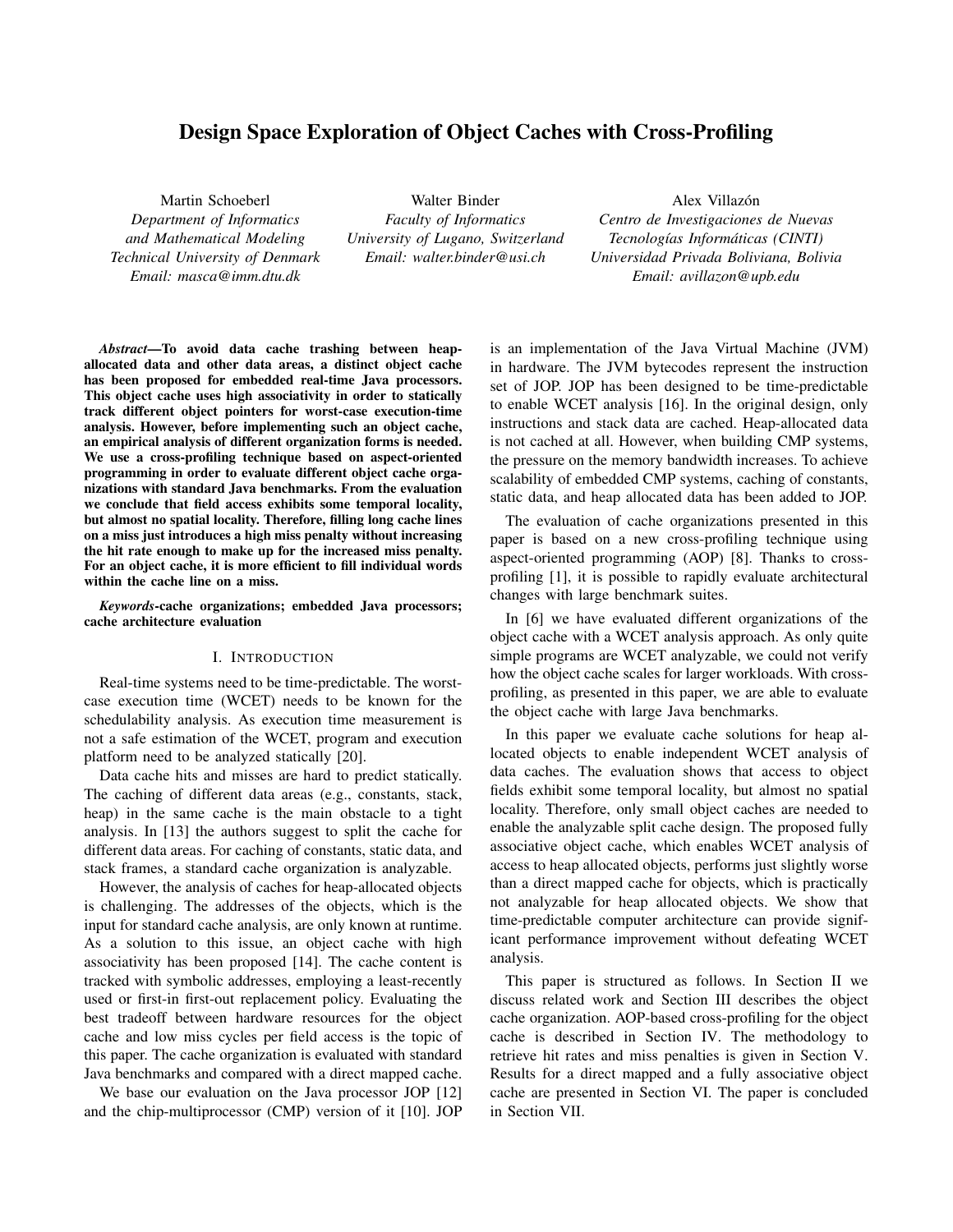# II. RELATED WORK

In this section, we discuss related work in the area of object caches, cache optimization, cross-profiling, and aspect-oriented programming.

# *A. Object Cache*

One of the first proposals of an object cache [21] appeared within the Mushroom project [22]. The Mushroom project investigated hardware support for Smalltalk-like object oriented systems. The cache is indexed by a combination of the object identifier and the field offset. Different combinations, including xoring of the two fields, are explored to optimize the hit rate. Considering only the hit rate caches with a block size of 32 and 64 bytes perform best. However, under the assumption of realistic miss penalties caches with 16 and 32 bytes lines size result in lower average access times per field access. This result is a strong argument against just comparing hit rates.

A dedicated cache for heap allocated data is proposed in [17]. Similar to our proposed object cache, the object layout is handle based. The object reference with the field index is used to address the cache. Cache configurations are evaluated with a simulation in a Java interpreter. For different cache configurations (up to 32 KB) average case field access times between 1.5 and 5 cycles are reported. For most benchmarks the optimal block size was found to be 64 bytes. The proposed object cache is also used to cache arrays, whereas our object cache is intended for *normal* objects only. Therefore, the array accesses favor a larger block size to benefit from spatial locality. Object access and array access are quite different from the WCET analysis point of view. The field index for an object access is statically known, whereas the array index usually depends on a loop iteration.

Wright et al. propose a cache that can be used as object cache and as conventional data cache [23]. To support the object cache mode the instruction set is extended with a few object oriented instructions such as load and store of object fields. The object layout is handle based and the cache line is addressed with a combination of the object reference (called object id) and part of the offset within the object. The main motivation of the object cache mode is in-cache garbage collection of the youngest generation.

All proposed object caches are optimized for average case performance. It is common to use a hash function by xoring part of the object identifier with the field offset in order to equally distribute object within the cache. However, this hash function defeats WCET analysis of the cache content. In contrast, our proposed object cache is designed to maximize the ability to track the cache state in the WCET analysis [6].

# *B. Cache Evaluation*

In [19] compile-time analysis is used to reduce the simulation time of an instruction cache. The cache simulation is linked into the benchmark executable to avoid generating long traces. Knowledge of basic blocks is used to reduce the number of invocations of the cache simulator.

Kroupis and Soudris present a instruction cache estimation based on program analysis [9]. Their assumption is that the program structure is the same at the high-level (C) and lowlevel (assembler). Similar to WCET analysis they build a control flow graph and analyze loops for the cache access pattern.

Janapsatya et. al argue that for embedded systems that are designed to run a single application the cache shall be optimized, with respect for energy consumption, for this application [7]. In their cache simulation tool they simultaneous evaluate different cache configurations.

Ghosh and Givargis present an analytical approach to cache optimization for embedded systems [4]. The presented algorithm takes a trace and the desired cache misses as input and outputs cache configurations that meet the constraints.

# *C. Cross-Profiling and Aspect-Oriented Programming*

Most related work on cross-profiling aims at estimating the execution time of a program on a given target, while executing that program on a host. For example, crossprofiling techniques have been used to simulate parallel computers [2]. As the host processor may have a different instruction set than the target processor, cross-profiling tries to match up the basic blocks on the host and on the target machines, changing the estimates on the host to reflect the simulated target.

Many researchers have identified cross-cutting concerns in hardware design that can be modularized with aspects. Kiczales' original paper on AOP [8] discusses aspectoriented approaches in hardware design. The Ptolemy project [3] studies modeling, simulation, and design of concurrent, real-time, embedded systems, focusing on the assembly of concurrent components. Interactions between heterogeneous components in Ptolemy are handled with concepts that are similar to aspects.

### III. THE OBJECT CACHE

In a modern object-oriented language, data is usually allocated on the heap. The addresses for the objects are only known at runtime. It is possible to analyze local cache effects with unknown addresses for a set-associative cache. For an  $n$ -way set associative cache the history for  $n$  different addresses can be tracked symbolically [13]. As the concrete addresses are unknown, a single access influences *all* sets in the cache. The analysis reduces the effective cache size to a single set.

We propose to implement the cache architecture exactly as it results from this analysis – a small, fully associative cache. The emphasis of the object cache is on associativity instead of capacity.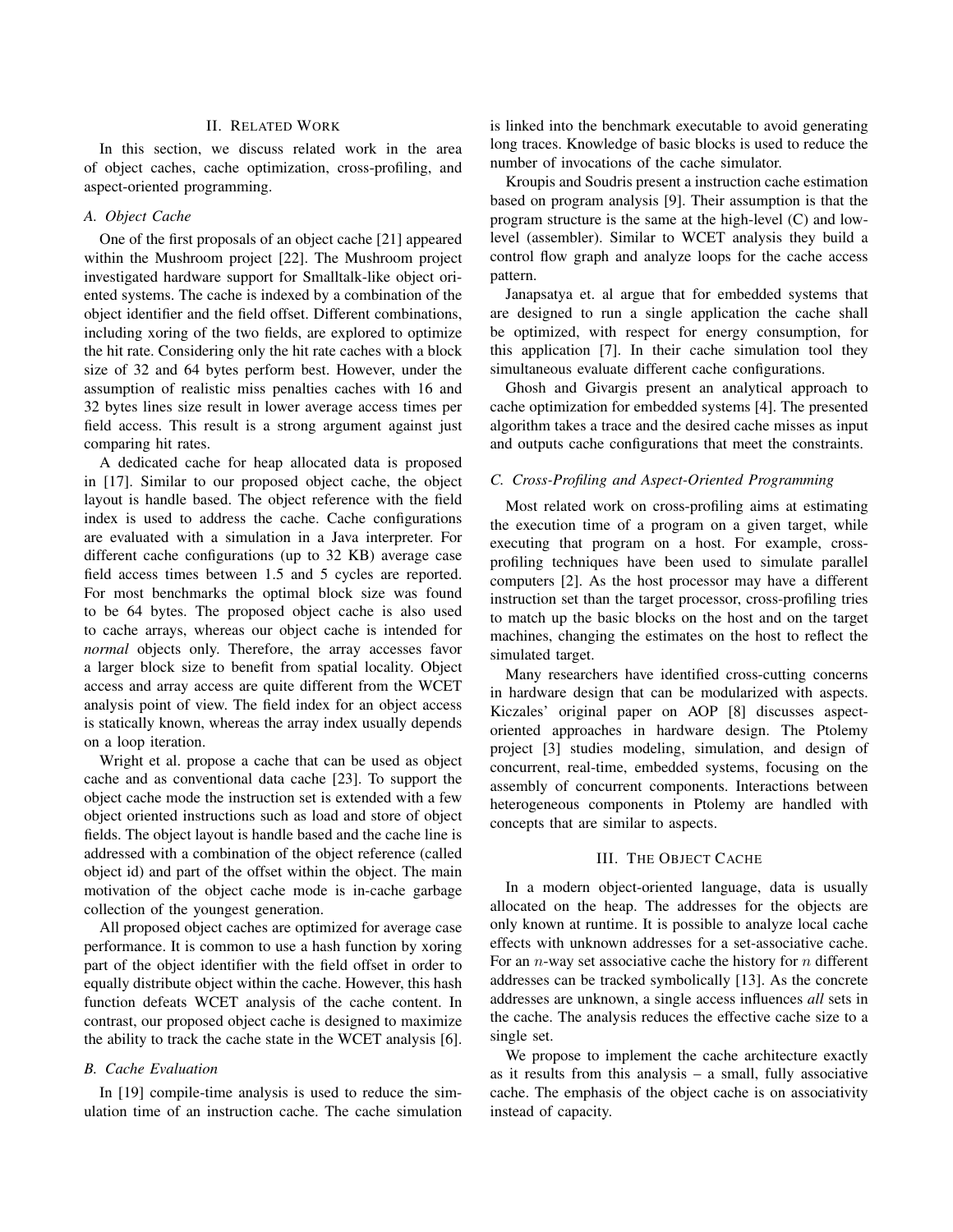The object cache is organized to cache a whole object per cache line. Each cache line can only contain a single object. Objects cannot cross cache lines. If the object is larger than the cache line, the fields at higher indexes are not cached. While this might sound like a drastic restriction, it is the only way to keep the cache contents WCET analyzable for data with statically unknown addresses. In the evaluation section, we will show that this design is still efficient.

On standard caches, on a miss a full cache line is filled. However, with the proposed caching of a complete object in a line, the line size might become longer than typical. Therefore, it is also an option to fill only part of the line (e.g., single fields) on a miss. In the evaluation section we compare both configurations. For the fill of individual fields one valid bit per field, instead one per cache line, is needed. This extension increases the hardware for the tag memory as the valid bit is included in the tag memory. For single cycle hit detection, the tag memory and the valid bits need to be implemented in dedicated registers. The data memory itself can use on-chip memory as one cycle read latency can be tolerated on the cache data itself.

Furthermore, the cache organization is optimized for the object layout of JOP. The objects are accessed via an indirection called the handle. This indirection simplifies compaction during garbage collection. The tag memory contains the pointer to the handle (the Java reference) instead of the effective address of the object in the memory. If the access is a hit, additional to the field access the cost for the indirection is zero – the address translation has already been performed. The effective address of an object can only be changed by the garbage collection. For a coherent view of the object graph between the mutator and the garbage collector, the handle cache needs to be updated or invalidated after the move. The object fields can stay in the cache.

To enable static WCET analysis the cache is organized as write-through cache. A write-back organization leads to conservative WCET estimates as on each possible read miss another write back needs to be accounted for in the analysis.

On CMPs shared data need to be hold coherent and consistent between the core local caches and main memory. Standard cache coherence and consistence protocols are expensive to implement and limit the number of cores in a multiprocessor system. The Java Memory Model (JMM) [5] allows for a simple form of cache coherence protocol [11]. With a write-through cache, the cache can be held consistent, according to the rules of the JMM, by invalidating the cache on the start of a synchronized block (bytecode monitorenter), when invoking a synchronized method, and when reading from a volatile variable.

In the evaluation we assume that the cache line is not allocated on a write. The object cache is only used for objects and not for arrays. The access behavior for array data is quite different as it explores spatial locality instead of temporal locality. Therefore, a cache organized as two prefetch buffers is more adequate for array data. The details of a time-predictable cache organization for array data is not considered in this paper.

More details of a concrete implementation of the object cache can be found in a complementary paper [14].

#### IV. AOP-BASED CROSS-PROFILING

Cross-profiling is a form of dynamic program analysis, where a program is executed in a *host* environment in order to gather dynamic metrics for a *target* environment [1]. That is, cross-profiling simulates relevant activities of an embedded target while executing programs on a host. In our case, the host is any state-of-the-art JVM running on a standard machine for software development, whereas the target is an embedded Java processor, such as JOP. With cross-profiling, programs are instrumented in order to compute dynamic metrics that represent an execution of the program (with the same input data) on the target. In our case, the host and the target have the same instruction set (i.e., JVM bytecodes).

One benefit of cross-profiling is the ability to execute large workloads on the host, which could not execute on the embedded target because of resource constraints. In the case of Java, there is a large variety of standard benchmark suites, such as DaCapo.<sup>1</sup> On an embedded Java processor, such as JOP, none of these benchmarks could be executed, since these benchmarks have considerable memory footprints. In addition, they all require a file system, which is often not available in embedded systems. Furthermore, cross-profiling allows to investigate many different cache configurations with moderate effort. With cross-profiling, we can leverage all available Java benchmarks in order to gather more data than would be possible on the embedded target processor.

Although the large benchmarks cannot be executed on current embedded systems, we are confident that they represent typical object oriented workloads that are representative for object oriented applications on future embedded systems. As there is currently a lack of (good) standard benchmarks tailored for embedded Java systems, the ability to use standard Java benchmark suites is an important advantage. Furthermore, in previous work we confirmed high accuracy of our cross-profiling technique with workloads that could be executed on the embedded target [1].

In prior work [1], we promoted cross-profiling as an effective method for evaluating the impact of processor design alternatives on performance, focusing on embedded Java processors and on optimizations of the instruction pipeline and of instruction caches. In contrast to our prior work, which was based on low-level code instrumentation techniques, the results presented in this paper were obtained with aspect-oriented programing (AOP) [8]. An aspect for cross-profiling is easier to define, tune, and extend, compared with a functionally equivalent implementation using low-level code instrumentation tools.

<sup>1</sup>http://dacapobench.org/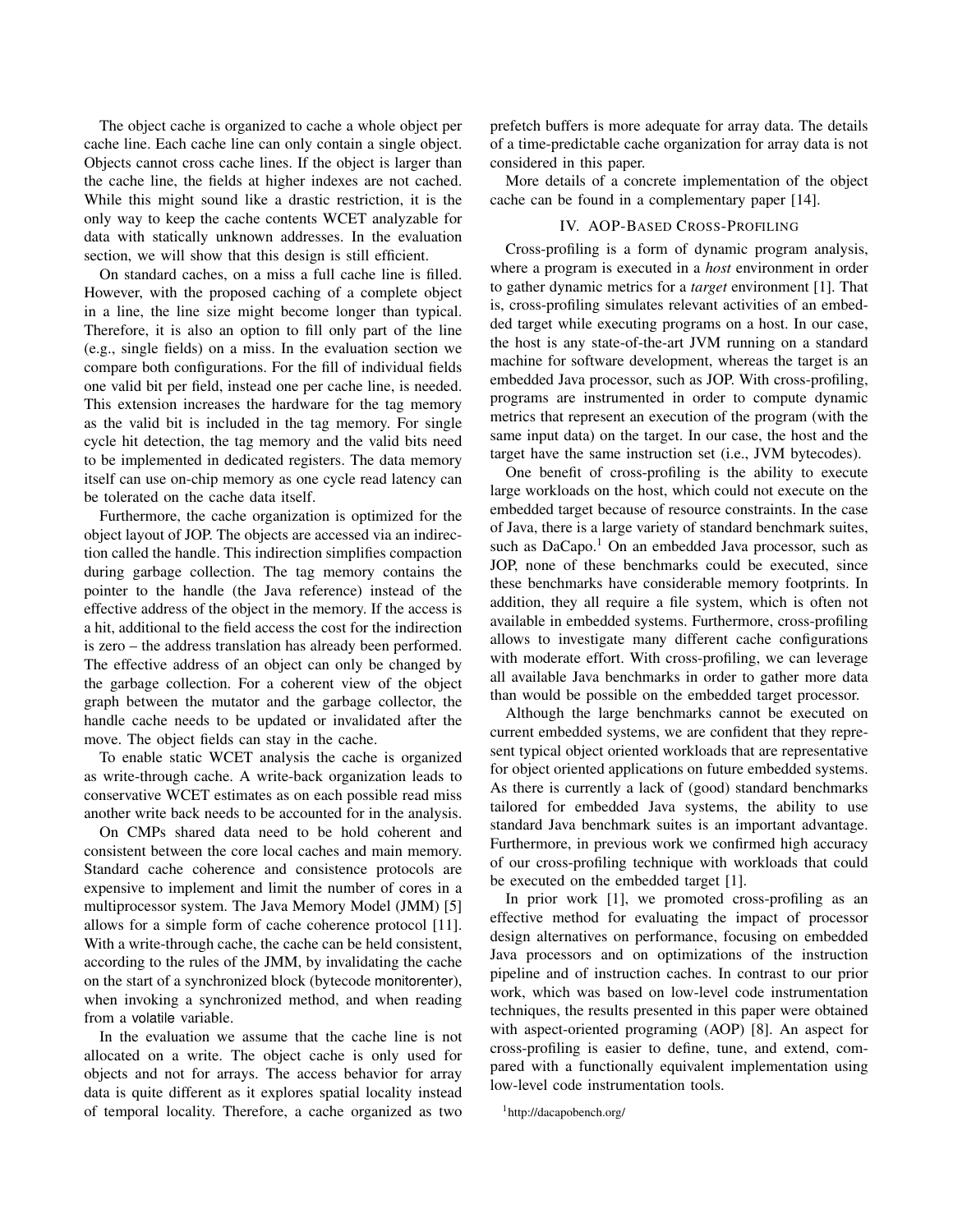The advantage of using AOP for dynamic program analysis stems from the convenient high-level programming model offered by *join points* (representing specific points in the execution of a program), *pointcuts* (denoting a set of join points of interest), and *advices* (the analysis code to be executed when the control flow in the base program reaches a join point of interest). Our cross-profiling aspect has pointcuts to intercept object allocation, field access (read from and write to instance fields and static fields), and lock acquisition respectively lock release. The concrete implementation of our AOP-based cross-profiler is presented in an accompanying technical report [15].

For cache simulation, the object addresses, the object size, and the offsets for the individual fields within the object need to be known. Our cross-profiling aspect calculates the object address and size at object creation and uses reflection to extract the field offset. As the use of reflection to explore the fields of a type (include the supertypes' fields) is computationally expensive, it is done only once for each type, and the information regarding position and size are kept in a hash table. All data structures used by our object cache simulators are thread-safe, since we are analyzing also multi-threaded workloads.

The results presented in this paper were obtained with MAJOR [18], a Java-based AOP framework that guarantees that all bytecodes executed in the base program (including bytecodes in the Java class library) can be analyzed by the cross-profiling aspect at runtime.

### V. EVALUATION METHODOLOGY

For the evaluation of the object cache we consider several different system configurations. The main memory is varied between a fast SRAM memory and a higher latency SDRAM. We consider single-core and CMP systems. The difference between a full cache coherence protocol and the simplified version with a cache flush are compared. Finally, we explore the difference between single word and full cache line loads on a cache miss.

#### *A. Benchmark Complexity*

For the evaluation of different object cache organizations we use the DaCapo benchmark suite. To keep the execution time of the benchmarks with the cache simulation reasonable, we execute DaCapo with the small workload. As we are not benchmarking the JVM or a garbage collection implementation, this workload is large enough for our purpose. Table I shows some runtime statistics of the benchmarks with the small workload: the number of different object types encountered, number of allocated objects (bytecode new), allocated memory (not including arrays), and the number of object field reads (bytecode getfield).

Several hundred different object types, 90 thousand to 2 million allocated objects, and 3 to 180 million field reads

Table I OBJECT ORIENTED RUNTIME BEHAVIOR OF THE DACAPO BENCHMARKS

| Benchmark | Types | Objects | Memory   | Field read |
|-----------|-------|---------|----------|------------|
| antlr     | 226   | 89655   | 3217 KB  | 10384746   |
| bloat     | 393   | 2000113 | 50820 KB | 34478024   |
| chart     | 645   | 2003916 | 57070 KB | 71280095   |
| fop       | 756   | 153463  | 5066 KB  | 2970474    |
| hsqldb    | 251   | 246416  | 7268 KB  | 5826300    |
| iython    | 688   | 1907084 | 48243 KB | 180312830  |
| luindex   | 230   | 236261  | 7493 KB  | 19665635   |
| lusearch  | 234   | 1002858 | 33233 KB | 49167802   |
| xalan     | 440   | 838577  | 36016 KB | 91516743   |

Table II ACCESS TIMES FOR A MEMORY READ OPERATIONS IN CLOCK CYCLES

|              |              |       | 8 core CMP |      |      |  |  |
|--------------|--------------|-------|------------|------|------|--|--|
|              | <b>burst</b> | 1 CPU | mın.       | avg. | max. |  |  |
| <b>SRAM</b>  | 1 word       | 2     | 2          | 9.5  | 17   |  |  |
| <b>SRAM</b>  | 2 words      | 4     | 4          | 19.5 | 35   |  |  |
| <b>SRAM</b>  | 4 words      | 8     | 8          | 39.5 | 71   |  |  |
| <b>SDRAM</b> | 1 word       | 12    | 12         | 59.5 | 107  |  |  |
| <b>SDRAM</b> | 2 words      | 14    | 14         | 69.5 | 125  |  |  |
| <b>SDRAM</b> | 4 words      | 18    | 18         | 89.5 | 162  |  |  |

represent a workload complex enough for the evaluation of the object cache.

#### *B. System Configurations*

The best cache configuration is dependent on the properties of the next level in the memory hierarchy. Longer latencies favor longer cache lines. Therefore, we evaluate two different memory configuration that are common in embedded systems: static memory (SRAM) and synchronous DRAM (SDRAM). For the SRAM configuration we assume a latency of two cycles for a 32 bit word read access. As an example of the SDRAM we select the IS42S16160B, the memory chip that is used on the Altera DE2-70 FPGA board. The latency for a read, including the latency in the memory controller, is assumed to be 10 cycles. The maximum burst length is 8 locations (a 16 bit words). As the memory interface is 16 bit, four 32 bit words can be read in 8 clock cycles. The resulting miss penalty for a single word read is 12 clock cycles, for a burst of 4 words 18 clock cycles. For longer cache lines the SDRAM can be used in page burst mode. With page burst mode, up to a whole page can be transferred in one burst. For shorter bursts the transfer has to be explicitly stopped by the memory controller. We assume the same latency of 10 clock cycles in the page burst mode.

Furthermore, a single processor configuration and a chipmultiprocessor (CMP) configuration of 8 processor cores are compared. The CMP configuration is according to an implementation of a JOP CMP system on the Altera DE2-70 board. The memory access is arbitrated in TDMA mode with a minimum slot length s to fulfill a read request according to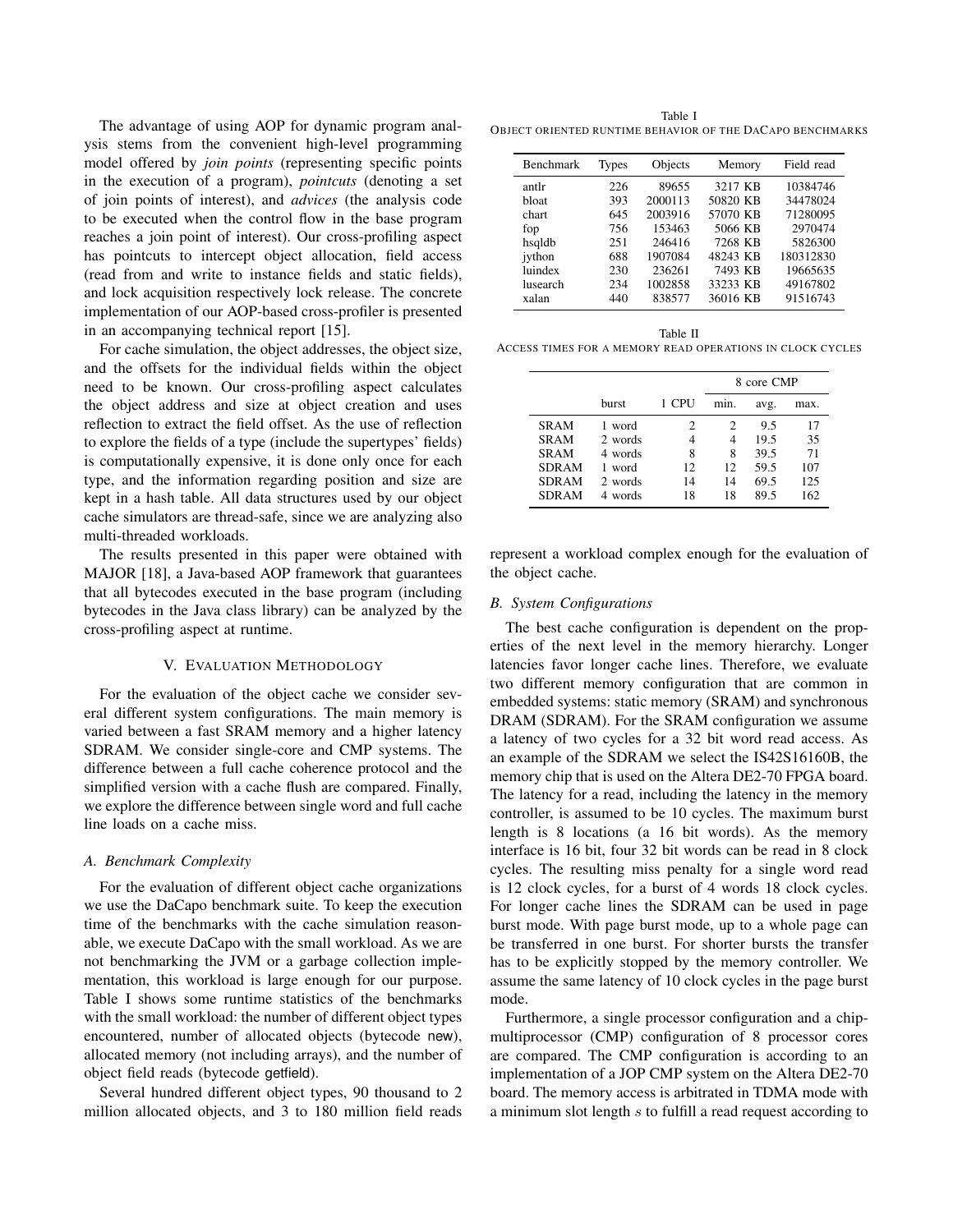the cache line length. For *n* CPUs the TDMA round is  $n \times s$ cycles. The effective access time depends on the phasing between the access request and the TDMA schedule. In the best case, the access is requested at the begin of the slot for the CPU and is  $t_{min} = s$  cycles. In the worst case, the request is issued just in the second cycle of the slot and the CPU has to wait a full TDMA round till the start of the next slot:

$$
t_{max} = n \times s - 1 + s = (n+1) \times s - 1
$$

The average case access time is

$$
t_{avg} = \frac{t_{max} + t_{min}}{2} = \frac{(n+1) \times s - 1 + s}{2}
$$

$$
= \frac{(n+2) \times s - 1}{2}
$$

Table II shows the memory access times for the different configurations and different burst lengths.

## VI. OBJECT CACHE EVALUATION

Two organizations of the object cache, a direct mapped standard cache and a fully associative object cache, are evaluated with the DaCapo benchmarks. The direct mapped cache configuration gives a baseline to which the proposed object cache can be compared with. We show the hit rates for all benchmarks and various cache configurations in tabular form. Due to space limitation only some benchmark results are shown in the following section. We picked the antlr benchmark, as it is in the middle field on the hit rate, to show detailed numbers on variations of the cache and line sizes and the difference between field and cache line fill on a miss in the object cache. The complete measurements are available in an accompanying technical report [15].

# *A. The Baseline*

Table III shows the hit rates of different sized direct mapped caches for the DaCapo benchmarks. The hit rate is the number of field accesses that can be served by the cache divided by the number of accesses. An access that cannot be served by the cache is called a miss or cache miss. On a miss, data needs to be fetched from the main memory and the resulting addition time is called miss penalty.

Even with a very small cache of just 32 bytes there is a reasonable hit rate around 60%, except for the benchmarks hsqldb and xalan. The hit rate increases to around 90% for a cache size of 1/4 KB and for most benchmarks increasing the cache size above 1 to 2 KB gives less than 1% improvement. On the other end of the size spectrum, even with a cache of 128 KB, the hit rate does not approach 99%. We conclude that there is high locality in the small, as the hit rate with small caches is considerable. There are limits in locality that render caches bigger than a few KB useless. The table also shows different line sizes for some cache sizes. Longer cache lines usually increase the hit rate, except for very small caches.

Hit rate is only one property of a cache. The other important property is the penalty that needs to be payed on a cache miss. Longer cache lines usually result in a better hit rate, but the time to fill the cache line, the miss penalty, is higher. For memories with a high latency and high bandwidth, spatial locality in the access pattern will favor larger cache lines. If data nearby the actual address is also fetched, future access to those data will be a hit. This spatial locality works very well for an instruction cache and sequential access to arrays. However, access to object fields is less regular and the optimal line size of the cache will be different.

In Table IV the miss penalty per field read for different cache organizations and main memories is shown for the antlr benchmark. The top half of the table (CC) shows the results for a cache with standard cache coherency protocol; the bottom half of the table (Flush) shows the miss penalties for caches with flush on monitorenter. The lowest miss penalty is marked bold in the tables. The overall miss penalty of an application is calculated by multiplying the number of misses by the average cache load time as give in Table II. The miss cycles per field read in Table IV is the overall miss penalty divided by the number of field reads. The result is the number of (additional) clock cycles per field read.

For a main memory with a low latency (SRAM) an increase in the cache line length also increases the miss penalty – there is no latency that can be amortized by transferring data in burst mode to the cache line. However, even with the SDRAM memory longer cache lines lead to higher miss penalties on caches up to 1 KB. The relative decrease in miss rate is not enough to compensate for the increase in access time. And a cache line of 16 Bytes even decreases the hit rate. For a cache of 2 KB the increase in the line length slightly reduces the miss penalty.

The same trend for SRAM and SDRAM based main memory is also reflected in the CMP configuration. The main difference is that the miss penalty is about a factor of 5 higher for a 8 core CMP system than for a uniprocessor system.

The cache coherence with cache flush on monitorenter limits the maximum useful size of the cache. For the antlr benchmark we see a clear limit of the cache size of 2 KB.

#### *B. Variation of the Object Cache*

Table V shows the hit rate of different object cache configurations with the DaCapo benchmark. A full cache coherence protocol is assumed. The hit rate is slightly less than with a direct mapped cache.

More interesting is the actual miss penalty per field access (bytecode getfield). Table VI shows those numbers for the benchmark antlr. The upper part of the tables shows the average miss penalty when the cache update is only performed for single fields. The cache line tracks valid entries with a valid flag for each word. The bottom half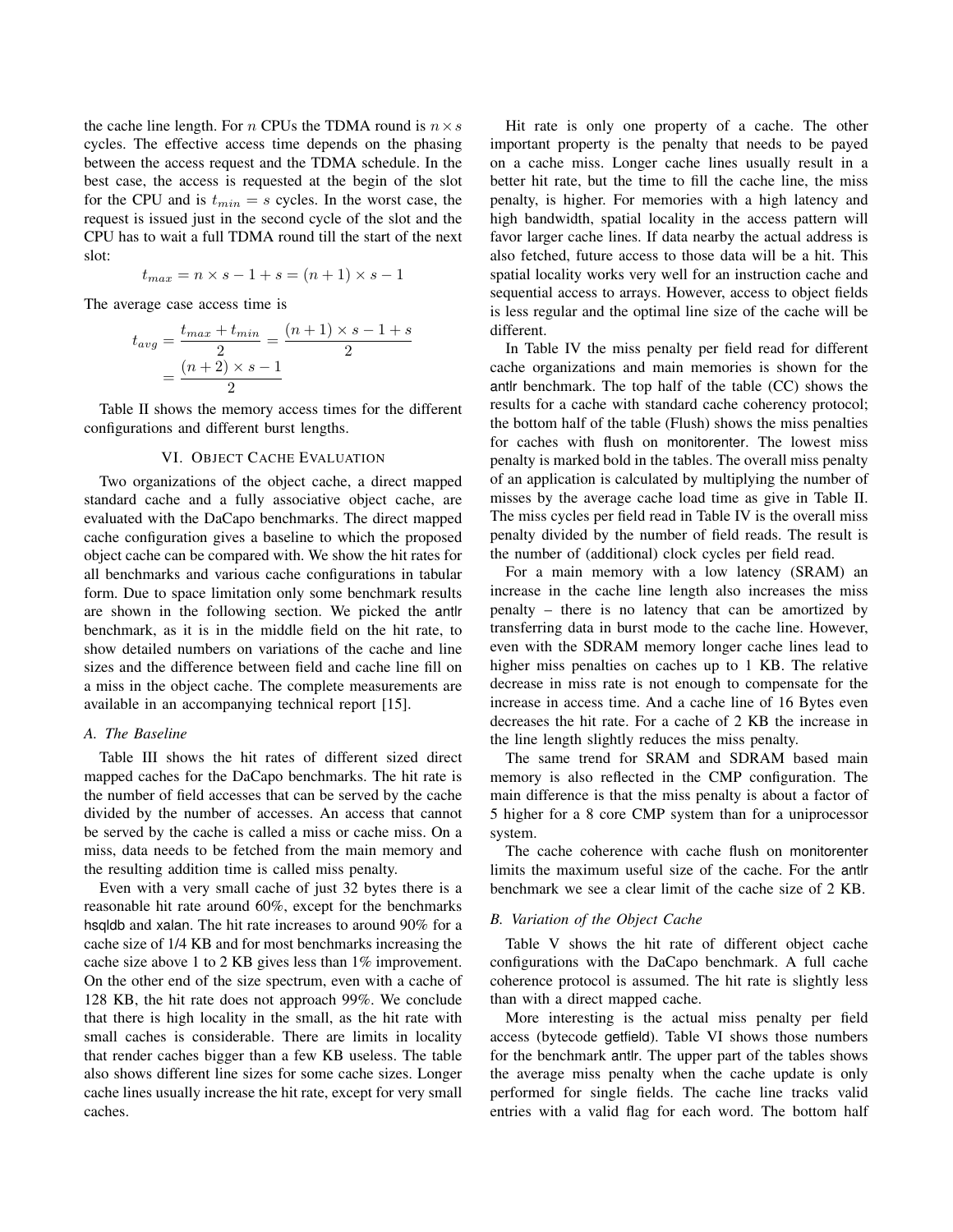| Cache  |      | <b>Benchmark</b> |          |          |          |          |           |          |          |          |
|--------|------|------------------|----------|----------|----------|----------|-----------|----------|----------|----------|
| Size   | Line | antlr            | bloat    | chart    | fop      | hsqldb   | jython    | luindex  | lusearch | xalan    |
| 32 B   | 4 B  | 66.4 $%$         | 62.9 %   | 63.4 %   | 63.5 $%$ | 30.3 $%$ | 57.2 $%$  | 77.2%    | 65.6 $%$ | 41.9 $%$ |
| 32 B   | 8 B  | 65.5 $%$         | 63.1 $%$ | 62.6 $%$ | 68.7 %   | 27.3%    | 47.6 $%$  | 79.5%    | 61.3 $%$ | 39.1 $%$ |
| 32 B   | 16 B | 67.9 $%$         | 57.6 %   | 63.1 $%$ | 70.7%    | 27.2%    | 45.1 $%$  | 78.4 %   | 39.4 $%$ | 30.6 $%$ |
| 256 B  | 4 B  | 92.6%            | 77.3%    | 82.9 $%$ | 79.1 %   | 58.2 %   | $95.7 \%$ | 89.0 $%$ | 89.5 $%$ | $70.5\%$ |
| 256 B  | 8 B  | 93.3 $%$         | 81.7%    | 83.4 %   | 85.6 $%$ | 54.8%    | 94.1 $%$  | 90.8%    | 90.0 $%$ | 72.6 %   |
| 256 B  | 16 B | 89.1 $%$         | 84.7%    | 84.7 $%$ | 89.0 $%$ | 62.0 %   | $93.2 \%$ | 92.1%    | 88.2%    | 72.3%    |
| $1$ KB | 4 B  | 93.4 $%$         | 82.5 $%$ | 88.6 %   | 81.6 %   | $71.3\%$ | 97.6%     | $92.5\%$ | 93.4 $%$ | 82.8%    |
| $1$ KB | 8 B  | 94.1 $%$         | 86.5%    | 89.3 $%$ | 88.0%    | $71.8\%$ | 97.4%     | 94.2%    | 95.1 $%$ | 85.2%    |
| $1$ KB | 16 B | 90.1 $%$         | 89.8 $%$ | $90.3\%$ | 92.0%    | 77.8%    | 97.6%     | 95.7%    | 95.9%    | 86.1 $%$ |
| 2 KB   | 16 B | 98.5 $%$         | 91.7%    | 92.6%    | 92.6%    | 82.7%    | 98.3 $%$  | 96.7%    | 97.1%    | 90.1 $%$ |
| 4 KB   | 16 B | 98.6 $%$         | 93.1 $%$ | 93.6 $%$ | 93.0 $%$ | 86.6 $%$ | $98.7 \%$ | $97.2\%$ | 97.6%    | 92.9%    |
| 8 KB   | 16 B | 98.7%            | 93.9 $%$ | 94.2%    | 93.4 $%$ | 89.6 $%$ | 99.0 %    | 97.5%    | 97.8%    | 94.8 $%$ |

Table III DIRECT MAPPED CACHE HIT RATE

Table IV DIRECT MAPPED CACHE HIT RATE AND MISS PENALTY FOR THE ANTLR BENCHMARK

|             |        |      |          | Miss cycles per field read |              |             |              |  |  |
|-------------|--------|------|----------|----------------------------|--------------|-------------|--------------|--|--|
|             | Cache  |      |          |                            | Uniprocessor |             | 8 core CMP   |  |  |
| <b>Type</b> | Size   | Line | Hit rate | <b>SRAM</b>                | <b>SDRAM</b> | <b>SRAM</b> | <b>SDRAM</b> |  |  |
| CC          | 32 B   | 4 B  | 66.5 %   | 0.67                       | 4.02         | 3.18        | 19.95        |  |  |
|             | 32 B   | 8 B  | 65.6 %   | 1.38                       | 4.82         | 6.72        | 23.93        |  |  |
|             | 32 B   | 16 B | 68.0%    | 2.56                       | 5.76         | 12.65       | 28.66        |  |  |
|             | 256 B  | 4 B  | 92.6%    | 0.15                       | 0.88         | 0.70        | 4.38         |  |  |
|             | 256 B  | 8 B  | 93.3 $%$ | 0.27                       | 0.94         | 1.30        | 4.65         |  |  |
|             | 256 B  | 16 B | 89.1 %   | 0.87                       | 1.96         | 4.30        | 9.75         |  |  |
|             | 1 KB   | 4 B  | 93.4 %   | 0.13                       | 0.80         | 0.63        | 3.94         |  |  |
|             | 1 KB   | 8 B  | 94.1 %   | 0.24                       | 0.82         | 1.15        | 4.09         |  |  |
|             | 1 KB   | 16 B | 90.1 $%$ | 0.80                       | 1.79         | 3.93        | 8.90         |  |  |
|             | $2$ KB | 4 B  | 96.3%    | 0.07                       | 0.44         | 0.35        | 2.18         |  |  |
|             | 2 KB   | 8 B  | 97.7%    | 0.09                       | 0.32         | 0.44        | 1.58         |  |  |
|             | $2$ KB | 16 B | $98.5\%$ | 0.12                       | 0.27         | 0.59        | 1.34         |  |  |
| Flush       | 32 B   | 4 B  | 63.6 %   | 0.73                       | 4.37         | 3.46        | 21.67        |  |  |
|             | 32 B   | 8 B  | 64.1 %   | 1.44                       | 5.03         | 7.01        | 24.98        |  |  |
|             | 32 B   | 16 B | 66.3%    | 2.70                       | 6.07         | 13.32       | 30.17        |  |  |
|             | 256 B  | 4 B  | $80.8\%$ | 0.38                       | 2.31         | 1.83        | 11.44        |  |  |
|             | 256 B  | 8 B  | 84.2 %   | 0.63                       | 2.22         | 3.09        | 11.00        |  |  |
|             | 256 B  | 16B  | 82.5 %   | 1.40                       | 3.14         | 6.90        | 15.63        |  |  |
|             | 1 KB   | 4 B  | 80.9%    | 0.38                       | 2.29         | 1.81        | 11.35        |  |  |
|             | 1 KB   | 8 B  | 84.4 %   | 0.63                       | 2.19         | 3.05        | 10.88        |  |  |
|             | 1 KB   | 16 B | $82.8\%$ | 1.38                       | 3.10         | 6.80        | 15.42        |  |  |
|             | 2 KB   | 4 B  | $82.5\%$ | 0.35                       | 2.10         | 1.66        | 10.42        |  |  |
|             | 2 KB   | 8 B  | 86.6%    | 0.54                       | 1.88         | 2.62        | 9.33         |  |  |
|             | $2$ KB | 16 B | 90.1 %   | 0.79                       | 1.79         | 3.92        | 8.88         |  |  |
|             | 4 KB   | 16 B | 90.1 %   | 0.79                       | 1.78         | 3.91        | 8.86         |  |  |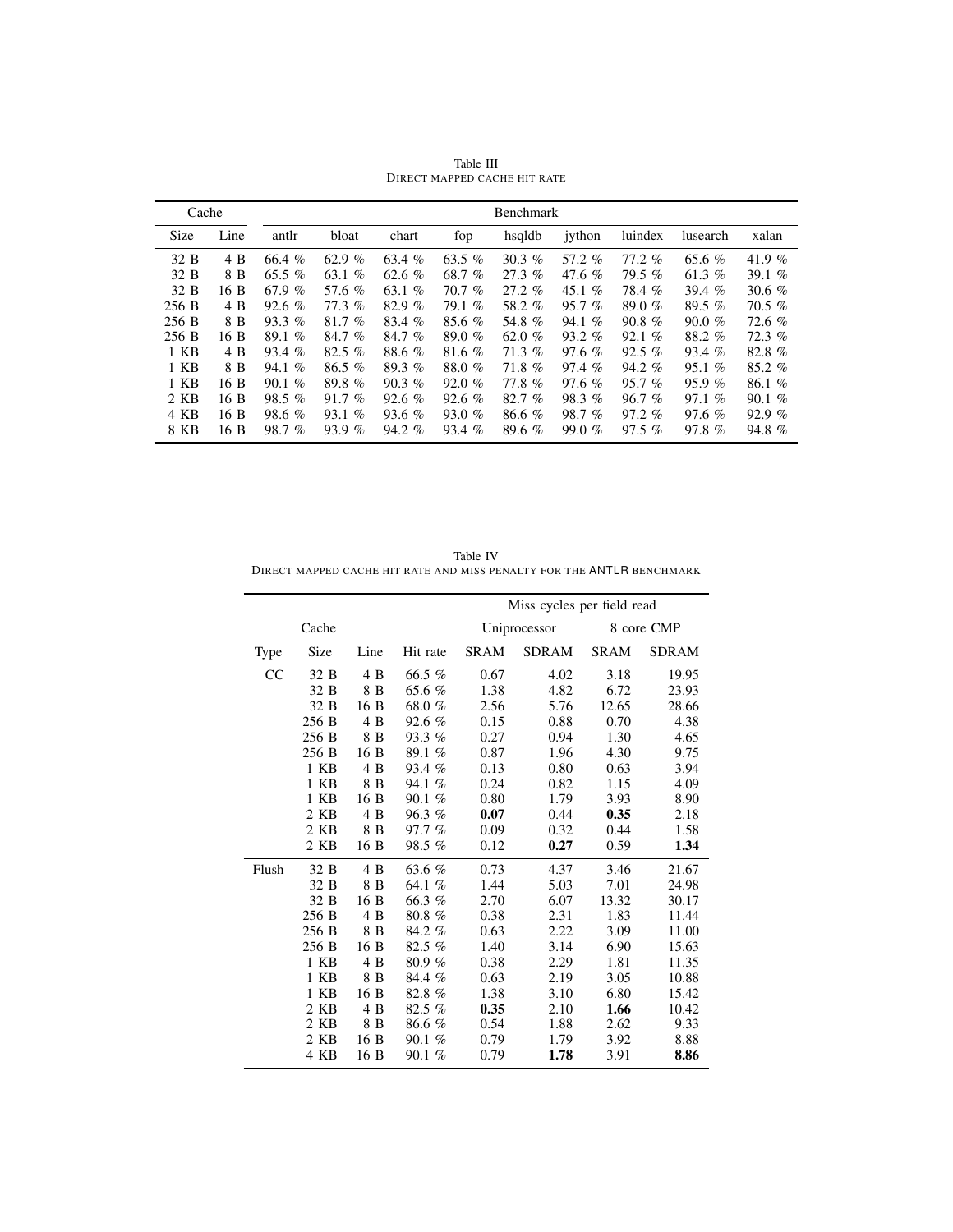|        | Cache |        | Benchmark |          |          |          |           |           |          |          |          |
|--------|-------|--------|-----------|----------|----------|----------|-----------|-----------|----------|----------|----------|
| Size   | Line  | Assoc. | antlr     | bloat    | chart    | fop      | hsqldb    | jython    | luindex  | lusearch | xalan    |
| 64 B   | 64 B  | 1 way  | 41.4 $%$  | 31.0 $%$ | 43.9 $%$ | 48.2 %   | 10.5 $%$  | 28.7%     | 66.9 $%$ | 22.0%    | $7.1\%$  |
| 128 B  | 128 B | l way  | 41.4 $%$  | 30.9 $%$ | 43.9 $%$ | 49.2 $%$ | $10.7 \%$ | 28.9%     | 66.9 $%$ | 21.9%    | 5.7 $%$  |
| 256 B  | 256 B | 1 way  | 41.4 $%$  | 30.9 $%$ | 43.9 $%$ | 50.5 $%$ | $10.7 \%$ | 28.9%     | 66.9 $%$ | 21.9%    | 5.6 %    |
| 128 B  | 64 B  | 2 way  | 55.2%     | 55.7 %   | 59.5 $%$ | 63.7 %   | 19.8 $%$  | 45.3 $%$  | 77.8%    | 73.1%    | 25.3%    |
| 256 B  | 128 B | 2 way  | 55.2%     | 55.7 %   | 59.4 %   | 65.3 $%$ | $20.0 \%$ | 45.5 $%$  | $77.6\%$ | 73.9%    | 22.8 %   |
| 512 B  | 256 B | 2 way  | 55.2%     | 55.7 %   | 59.5 $%$ | 68.7 %   | $20.0 \%$ | 45.5 $%$  | 77.6 %   | 73.9 %   | 22.7%    |
| 256 B  | 64 B  | 4 way  | 79.8%     | 64.6 %   | 67.6 $%$ | 68.9%    | $26.0 \%$ | 76.0 $%$  | $81.5\%$ | 84.7%    | 48.3 $%$ |
| 512 B  | 128 B | 4 way  | 79.8%     | 64.6 %   | 66.9 %   | $71.5\%$ | 26.3%     | $76.2 \%$ | 81.9 $%$ | 85.6 %   | 49.8 %   |
| $1$ KB | 256 B | 4 way  | 79.8%     | 64.6 %   | 67.0 %   | 75.2%    | 26.4%     | 76.2%     | 81.9 $%$ | 85.6 $%$ | 49.8%    |
| 512 B  | 64 B  | 8 way  | 94.7%     | 73.9%    | 76.2%    | 71.2%    | 39.4 $%$  | 95.7%     | 84.6 $%$ | 88.8%    | 60.2 $%$ |
| $1$ KB | 128 B | 8 way  | 94.8%     | 73.9%    | $76.5\%$ | 74.1 $%$ | 39.9 $%$  | 95.9%     | 85.1 $%$ | 89.8 $%$ | 63.6 %   |
| 2 KB   | 256 B | 8 way  | 94.8%     | 73.9%    | 76.6%    | 78.1 %   | 39.9 $%$  | 95.9%     | 85.1 $%$ | 89.8 $%$ | 63.6 %   |
| 4 KB   | 256 B | 16 way | 95.7%     | 77.3%    | 80.0 %   | 79.8%    | 44.4 %    | 97.3%     | 88.4 %   | 92.3%    | 72.9%    |
| 8 KB   | 256 B | 32 way | 96.1%     | 79.7%    | 87.0 $%$ | 81.2%    | 49.1 $%$  | 97.8%     | 90.8 $%$ | 93.4 $%$ | 79.6 %   |

Table V OBJECT CACHE HIT RATE

Table VI OBJECT CACHE HIT RATE AND MISS PENALTY FOR THE ANTLR BENCHMARK

|           |        |       |        |           |              | Miss cycles per field read |             |              |
|-----------|--------|-------|--------|-----------|--------------|----------------------------|-------------|--------------|
|           | Cache  |       |        |           | Uniprocessor |                            |             | 8 core CMP   |
| Type      | Size   | Line  | Assoc. | Hit rate  | <b>SRAM</b>  | <b>SDRAM</b>               | <b>SRAM</b> | <b>SDRAM</b> |
| CC Single | 64 B   | 64 B  | 1 way  | 41.4 %    | 1.17         | 7.03                       | 5.57        | 34.86        |
|           | 128 B  | 128 B | 1 way  | 41.4 $%$  | 1.17         | 7.03                       | 5.57        | 34.86        |
|           | 256 B  | 256 B | 1 way  | 41.4 %    | 1.17         | 7.03                       | 5.57        | 34.86        |
|           | 128 B  | 64 B  | 2 way  | 55.2 %    | 0.90         | 5.37                       | 4.25        | 26.63        |
|           | 256 B  | 128 B | 2 way  | 55.2 %    | 0.90         | 5.37                       | 4.25        | 26.64        |
|           | 512 B  | 256 B | 2 way  | 55.2 %    | 0.90         | 5.37                       | 4.25        | 26.64        |
|           | 256 B  | 64 B  | 4 way  | 79.8%     | 0.40         | 2.43                       | 1.92        | 12.03        |
|           | 512 B  | 128 B | 4 way  | 79.8%     | 0.40         | 2.43                       | 1.92        | 12.03        |
|           | $1$ KB | 256 B | 4 way  | 79.8%     | 0.40         | 2.43                       | 1.92        | 12.03        |
|           | $2$ KB | 256 B | 8 way  | 94.8 %    | 0.11         | 0.63                       | 0.50        | 3.13         |
|           | 4 KB   | 256 B | 16 way | 95.7%     | 0.09         | 0.52                       | 0.41        | 2.56         |
|           | 8 KB   | 256 B | 32 way | 96.1 %    | 0.08         | 0.47                       | 0.37        | 2.33         |
| CC Line   | 64 B   | 64 B  | 1 way  | 68.1 %    | 10.20        | 22.96                      | 50.89       | 66.85        |
|           | 128 B  | 128 B | 1 way  | 68.1 %    | 20.42        | 45.95                      | 101.96      | 117.91       |
|           | 256 B  | 256 B | 1 way  | 68.1 %    | 40.85        | 91.91                      | 204.07      | 220.03       |
|           | 128 B  | 64 B  | 2 way  | 83.5 $%$  | 5.26         | 11.86                      | 26.29       | 34.54        |
|           | 256 B  | 128 B | 2 way  | 83.5 $%$  | 10.56        | 23.75                      | 52.70       | 60.95        |
|           | 512 B  | 256 B | 2 way  | 83.5 $%$  | 21.11        | 47.50                      | 105.48      | 113.73       |
|           | 256 B  | 64 B  | 4 way  | $93.7 \%$ | 2.01         | 4.54                       | 10.09       | 13.25        |
|           | 512 B  | 128 B | 4 way  | 93.7%     | 4.04         | 9.08                       | 20.16       | 23.32        |
|           | $1$ KB | 256 B | 4 way  | $93.7 \%$ | 8.07         | 18.17                      | 40.34       | 43.50        |
|           | 2 KB   | 256 B | 8 way  | 98.5 $%$  | 1.97         | 4.43                       | 9.83        | 10.60        |
|           | 4 KB   | 256 B | 16 way | 98.8%     | 1.47         | 3.31                       | 7.36        | 7.94         |
|           | 8 KB   | 256 B | 32 way | 99.0%     | 1.29         | 2.90                       | 6.43        | 6.93         |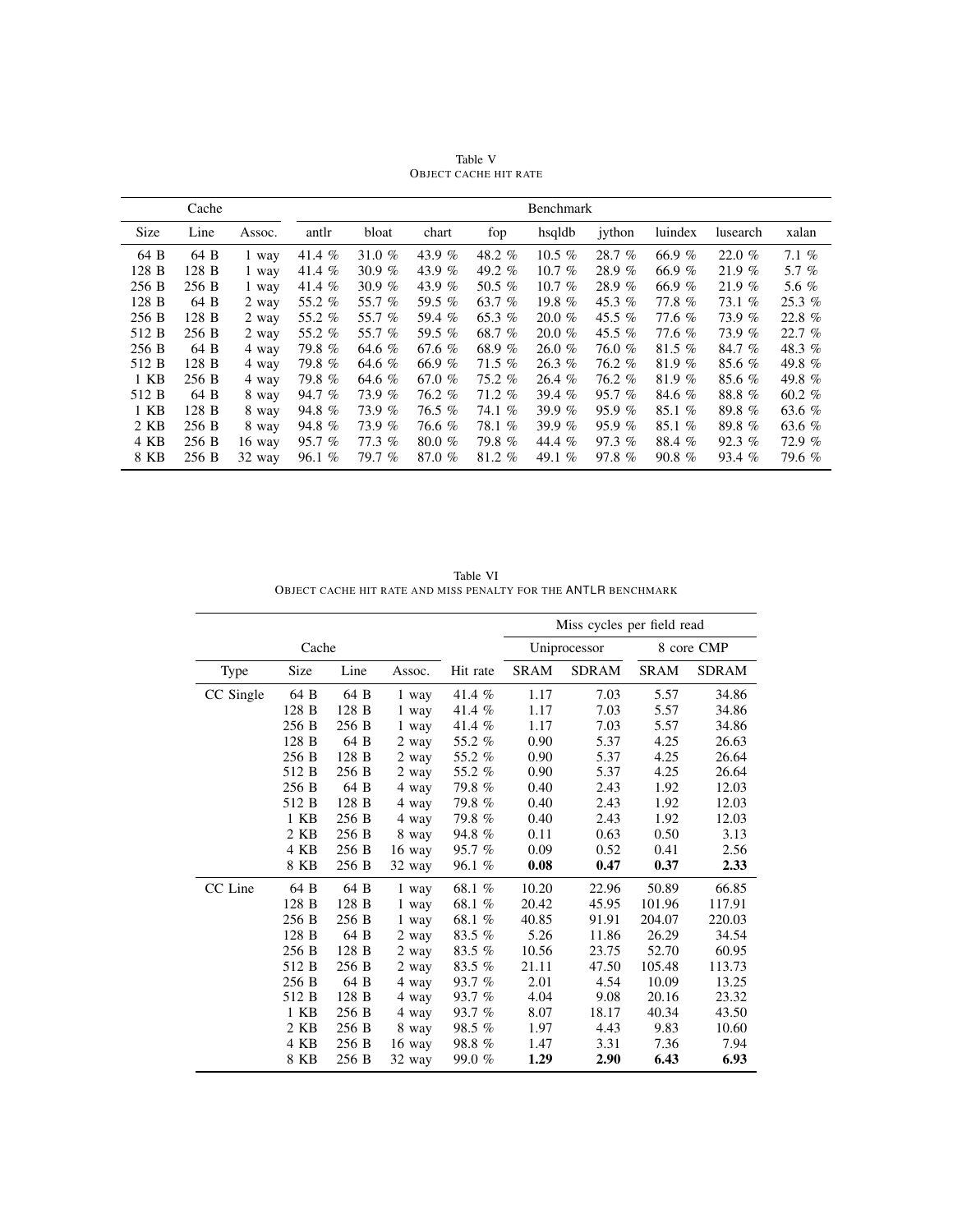

Figure 1. Miss penalty in clock cycles for different cache configurations

shows the miss penalty when the whole cache line is filled on a miss. The hit rate slightly increases due to some spatial locality. However, the cost for the cache line fill is way to high, even for the SDRAM configuration. The miss penalty renders the cache configuration with a complete line fill on a miss useless.

From the benchmarks results we conclude that with a single cache set and an associativity between 8 and 16 gives a reasonable hit rate. To compensate for the few cache lines, the individual cache lines (which can hold a single object) are considerable larger than in standard caches. With this long cache lines a fill of the complete line is impractical. The miss penalty is simply too high. The low spatial locality of object accesses even renders line fill with a high latency memory (SDRAM) on medium sized cache lines useless. Therefore, the suggested solution is to load individual words on a cache miss. Additional to the tag memory a valid bit for each cache word is needed for this configuration.

We have implemented exactly this object cache for the Java processor JOP [14]. The profiling results guided the concrete implementation. The number of cache lines and the number of fields is configurable in the hardware. Individual words are loaded on a miss.

# *C. Comparison*

Figure 1 shows the miss penalty for all benchmarks for a few cache configurations and the SRAM based main memory. The bars labeled DM represent the direct mapped cache and O\$ stands for object cache. As we have seen that the hit rate does not improve much above 1 and 2 KB for caching of objects, we have selected 1 and 2 KB configurations for the overview. The best configuration for the direct mapped cache and the object cache have been selected. The direct mapped cache line is 4 bytes (one word). The object cache is configured with single field update on a miss, as the former table showed that a full cache line fill is not beneficial. Both object cache sizes use an associativity of 8 and the resulting line sizes are 128 and 256 bytes.

The direct mapped cache performs slightly or considerable better than the object cache. However, the variation between the different benchmarks is way higher than the difference between the direct mapped cache and the object cache. The two sizes of the object cache perform in almost all cases similar. That means that the bottleneck for the object cache is on the number of cache lines (the associativity) and not on the cache size.

Furthermore, it has to be stressed that the direct mapped caching of objects is not WCET analyzable, but the object cache is. Therefore, we accept a reduction in the average case performance to gain on time predictability. The optimization for the worst case is different from the optimization for the average case.

### VII. CONCLUSION

In this paper we have explored different organizations of an object cache for an embedded Java processor and for chip-multiprocessor versions of the Java processor. Aspectoriented cross-profiling allows collecting cache hit/miss data for large workloads that are too big to be executed on an embedded system.

Based on a detailed quantitative evaluation of object cache organizations, we conclude that access to heap allocated objects exhibits only minor spatial locality. The major contribution to cache hits comes from temporal locality. Due to